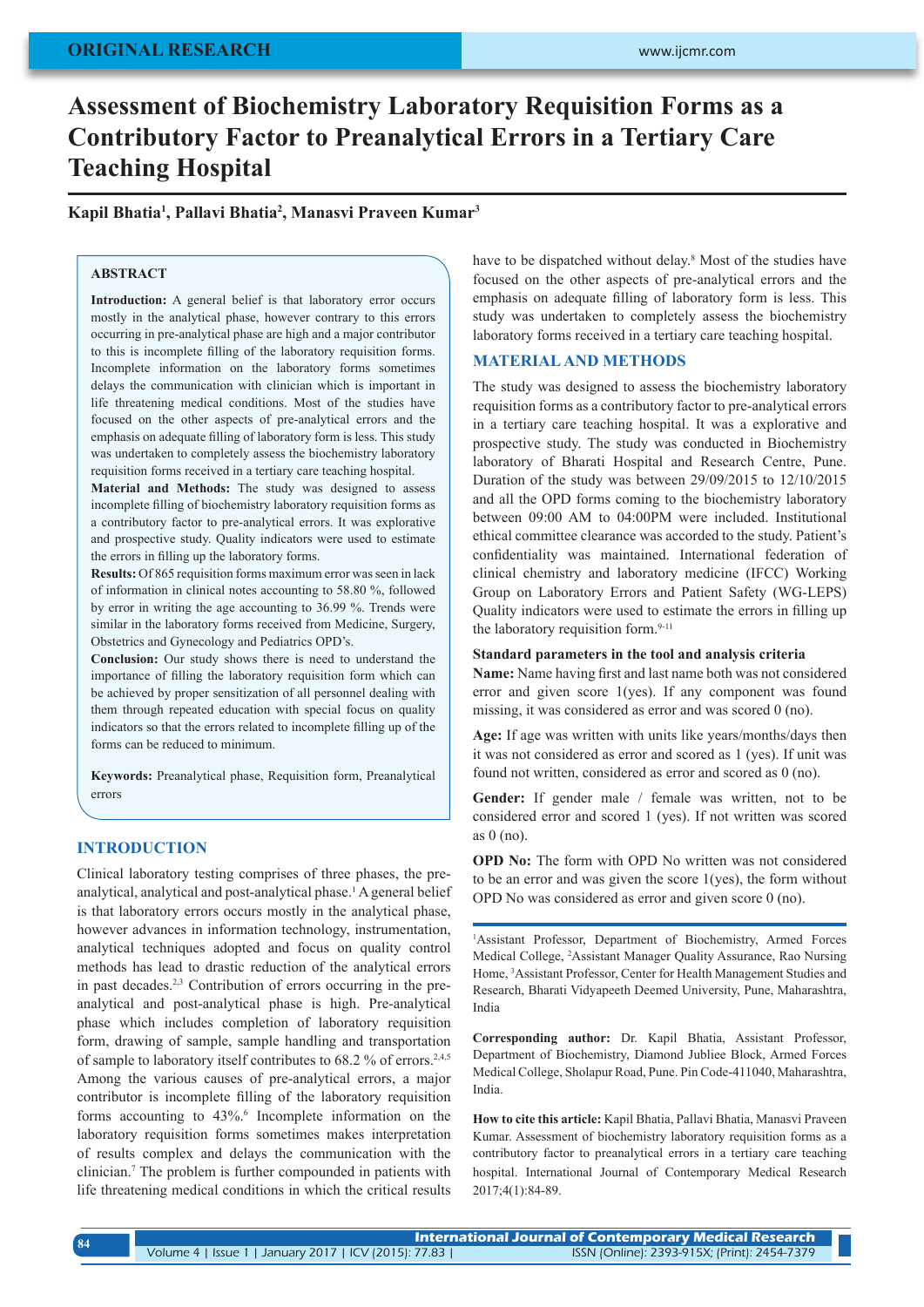**Legible handwriting:** If lab requisition form was easily readable to researcher without any extra effort was not considered as error and scored as 1(yes). If not readable easily considered as error and scored as 0 (no).

**Clinical notes:** If clinical notes were found written, not considered as error and scored 1 (yes). If clinical notes found absent, considered as error and scored as 0 (no).

**Diagnosis:** If diagnosis of patient was written, it was not considered as error and scored as 1 (yes). If diagnosis was not written, it was considered as error and scored as 0 (no).

**Standard Abbreviation:** If standard abbreviation was written. It was not considered as error and scored as 1 (yes). If it was not written in form, it was considered as error and scored as 0 (no).

**Doctor's name:** If name was having first and last name both was not considered error and given score 1(yes). If any component was found missing, considered as error and scored 0 (no).

**Doctor's signature:** Lab requisition form with doctor's signature was not considered as an error and was given the score1 (yes), lab requisition form without doctor's sign was considered as error and scored as 0 (no).

# **STATISTICAL ANALYSIS**

The information provided on laboratory requisition form was recorded on day to day basis in Microsoft Excel spread sheet windows 7 and evaluated using software package used for statistical analysis (SPSS) version 21. The results were interpreted as percentages, Defects per million (DPM), Sigma value and Sigma based performance level.

Calculation of performance as per sigma metrics –

DPM = (number of errors  $\times$  10,00,000)/total number of specimens

The DPM rate was converted to a sigma value based on calculators available online (http://www. westgard.com/sixsigma-calculators-2.htm.)

Performance levels based on the sigma metrics evaluation were used to compare our laboratory results

- 1. Very good:  $\geq 5.0$  sigma
- 2. Good: 4.0-<5.0 sigma
- 3. Minimum: 3.0-<4.0sigma
- 4. Unacceptable: <3.0 sigma

#### **RESULTS**

A total of 865 OPD requisition forms were included in the study. Out of 865 forms 245 requisition forms were from medical OPD, 163 requisition forms were from surgical OPD, 246 were from Obstetrics and Gynecology OPD, 85 forms were from Pediatrics OPD and rest 126 requisition forms were from various other OPD'S.

Of 865 requisition forms maximum error was seen in lack of information in clinical notes accounting to 58.80 %.This was followed by error in writing the age accounting to 36.99 %. as shown in Table 1 and Figure 1.

Besides the percentage error, DPM value, Sigma value and Sigma based performance were calculated and shown in various tables.

The maximum error from the medicine OPD requisition forms was seen in clinical notes accounting to 63.26 % followed by errors in writing the age accounting to 48.7 % as shown in Table 2 and Figure 2.

The trend of error from Surgical OPD which accounted for 163 forms were similar to medical OPD with maximum error of 48.41 % seen in not filling the clinical notes, followed by 33.74 % having error in proper filling the age related information as shown in Table 3 and Figure 3. Table 3 also includes the DPM value, sigma value and Sigma based performance of the quality indicators.

Requisition forms from Obstetrics and Gynecology were maximum accounting to 246.The maximum error was seen in writing the clinical notes upto 76.42 %. Second to follow was not correctly writing the age column accounting to 41.86 % as shown in Table 4 and Figure 4. Table 4 also includes the DPM value, sigma value and Sigma based performance of the quality indicators.

The data from Pediatrics OPD shows results similar to the results from the previous three OPD services with 38.82 % forms without filling the clinical notes, followed by age accounting to 15.29 % as shown in Table 5 and Figure 5. Table 5 also includes the DPM value, sigma value and Sigma based performance of the quality indicators. The data from Other OPD's shows that in 35.71 % forms the clinical notes were not provided, followed by age which was not provided correctly in 23.01 % of requisition forms as shown in Table 6 and Figure 6.

#### **DISCUSSION**

Pre-analytical phase of laboratory comprises of completion of laboratory requisition form, drawing of sample, sample handling and transportation of sample to the laboratory before its distribution within the laboratory.12,13 It is the obligation of health care provider to give the complete information about the patients name, age, gender, OPD No., clinical notes, diagnosis, use of standard abbreviation, doctors name and signature in a clear and legible handwriting.

In our study (n=865) it was seen the most common error was not filling up the clinical notes which accounted to 57.80 %. This error was also highest if the main OPD departments were considered separately i.e. in Medical OPD (n=245) 63.26 % requisition forms were without clinical notes, Surgical OPD  $(n=163)$  48.41 % requisition forms were without clinical notes, Obstetrics and Gynecology OPD (n=246) 76.42 % requisition forms were without clinical notes and was the highest among all the departments, Pediatrics OPD (n=85) 38.82 % requisition forms were without clinical notes, other OPD'S (n=126) 35.71 % were without the clinical notes. These results in our study were consistent with studies of Karunanandham et al<sup>14</sup>, Nutt et al<sup>15</sup> and Nakhleh et al.<sup>16</sup> If clinical notes are written in the laboratory requisition form then it becomes easy for the laboratory physician to interpret the results especially which are abnormally high or low and allows them to dispatch the report quickly without consulting the clinician. This becomes very important if the patient is critically ill. This not only helps in providing the treatment at the earliest, it also reduces the rerun of the test and saves on the finances of the laboratory.

The second most common error seen in our study was not filling the age or the age was written without the units like years/months/days. This accounted to 36.99 % of the total errors. Among the various OPD'S the age error was highest in the requisition forms from medicine OPD. Writing the age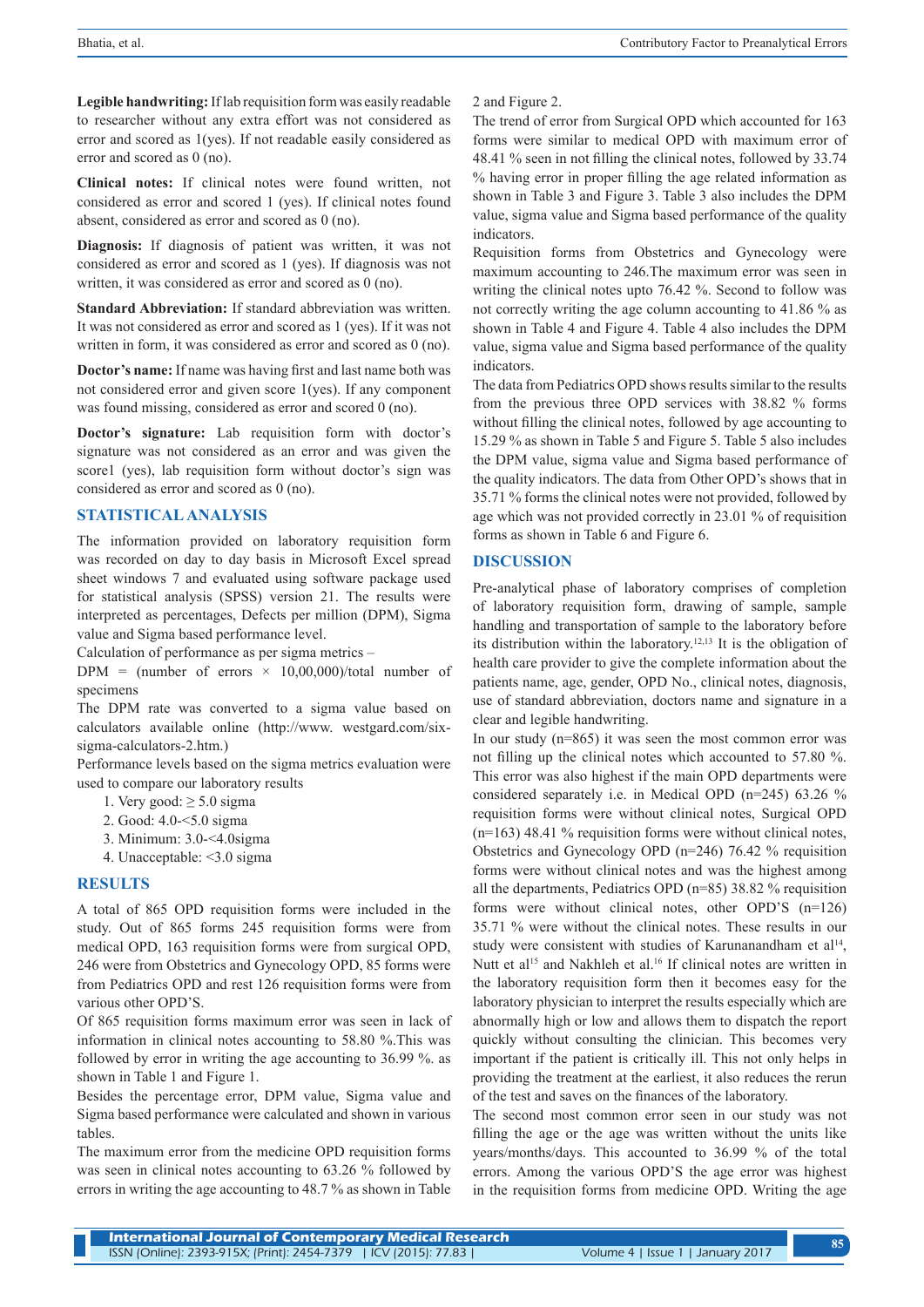| S.No.                                                                                                                                      | <b>Ouality Indicator</b>     | <b>Total no of</b> | <b>Total no of</b> | <b>Error</b> in | <b>DPM</b> Value | Sigma Value | Sigma based       |
|--------------------------------------------------------------------------------------------------------------------------------------------|------------------------------|--------------------|--------------------|-----------------|------------------|-------------|-------------------|
|                                                                                                                                            |                              | lab forms          | errors             | percentage      |                  |             | performance level |
|                                                                                                                                            | Patient's Name               | 865                | 17                 | 1.96%           | 19653            | 3.6         | Minimum           |
| 2                                                                                                                                          | Age                          | 865                | 320                | 36.99%          | 369942           | 1.9         | Unacceptable      |
| 3                                                                                                                                          | Gender                       | 865                | 134                | 15.49%          | 154913           | 2.6         | Unacceptable      |
| 4                                                                                                                                          | OPD No.                      | 865                | 19                 | 2.19%           | 21965            | 3.6         | Minimum           |
| 5                                                                                                                                          | Legible Handwritting         | 865                | 14                 | 1.61%           | 16185            | 3.7         | Minimum           |
| 6                                                                                                                                          | Clinical notes               | 865                | 500                | 57.80%          | 578035           | 1.4         | Unacceptable      |
|                                                                                                                                            | Diagnosis                    | 865                | 29                 | $3.35\%$        | 33526            | 3.4         | Minimum           |
| 8                                                                                                                                          | <b>Standard Abbreviation</b> | 865                | 29                 | 3.35%           | 33526            | 3.4         | Minimum           |
| 9                                                                                                                                          | Doctor Name                  | 865                | 36                 | 4.16%           | 41618            | 3.3         | Minimum           |
| 10                                                                                                                                         | Doctor Sign                  | 865                | 36                 | 4.16%           | 41618            | 3.3         | Minimum           |
| Table-1: Showing total errors, error percentage, DPM value, sigma value and sigma based performance level as per the Quality indicators in |                              |                    |                    |                 |                  |             |                   |
| Laboratory Requisition Forms from all OPD                                                                                                  |                              |                    |                    |                 |                  |             |                   |

| S. No.                                                                                                                                                                                       | <b>Quality Indicator</b>     | <b>Total no of</b> | <b>Total no of</b> | <b>Error</b> in | <b>DPM Value</b> | Sigma Value   | Sigma based       |
|----------------------------------------------------------------------------------------------------------------------------------------------------------------------------------------------|------------------------------|--------------------|--------------------|-----------------|------------------|---------------|-------------------|
|                                                                                                                                                                                              |                              | lab forms          | errors             | percentage      |                  |               | performance level |
|                                                                                                                                                                                              | Patient's Name               | 245                | 8                  | $3.26\%$        | 32653            | 3.4           | Minimum           |
| 2                                                                                                                                                                                            | Age                          | 245                | 120                | 48.97%          | 489796           | 1.6           | Unacceptable      |
| 3                                                                                                                                                                                            | Gender                       | 245                | 40                 | 16.32%          | 163265           | 2.5           | Unacceptable      |
| 4                                                                                                                                                                                            | OPD No.                      | 245                | 9                  | $3.67\%$        | 36735            | 3.3           | Minimum           |
| 5                                                                                                                                                                                            | Legible Handwritting         | 245                | 6                  | 2.44%           | 24490            | 3.5           | Minimum           |
| 6                                                                                                                                                                                            | Clinical notes               | 245                | 155                | 63.26%          | 632653           | 1.2           | Unacceptable      |
|                                                                                                                                                                                              | Diagnosis                    | 245                | 14                 | 5.71%           | 57143            | 3.1           | Minimum           |
| 8                                                                                                                                                                                            | <b>Standard Abbreviation</b> | 245                | 14                 | 5.71%           | 57143            | 3.1           | Minimum           |
| 9                                                                                                                                                                                            | Doctor Name                  | 245                | 18                 | 7.34%           | 73469            | 3             | Minimum           |
| 10                                                                                                                                                                                           | Doctor Sign                  | 245                | 18                 | $7.34\%$        | 73469            | $\mathcal{F}$ | Minimum           |
| Table-2: Showing total errors, error percentage, DPM value, sigma value and sigma based performance level as per the Quality indicators in<br>Laboratory Requisition Forms from Medicine OPD |                              |                    |                    |                 |                  |               |                   |

| S. No.                                                                                                                                                                                       | <b>Ouality Indicator</b>     | <b>Total no of</b> | <b>Total no of</b> | <b>Error</b> in | <b>DPM Value</b> | Sigma Value | Sigma based       |
|----------------------------------------------------------------------------------------------------------------------------------------------------------------------------------------------|------------------------------|--------------------|--------------------|-----------------|------------------|-------------|-------------------|
|                                                                                                                                                                                              |                              | lab forms          | errors             | percentage      |                  |             | performance level |
|                                                                                                                                                                                              | Patient's Name               | 163                |                    | 0.61%           | 6135             | 4.1         | Good              |
| 2                                                                                                                                                                                            | Age                          | 163                | 55                 | 33.74%          | 337423           | 2           | Unacceptable      |
| 3                                                                                                                                                                                            | Gender                       | 163                | 18                 | 11.04%          | 110429           | 2.8         | Unacceptable      |
| $\overline{4}$                                                                                                                                                                               | OPD No.                      | 163                | $\theta$           |                 | $\Omega$         | >5          | Very good         |
| 5                                                                                                                                                                                            | Legible Handwritting         | 163                |                    | $0.61\%$        | 6135             | 4.1         | Good              |
| 6                                                                                                                                                                                            | Clinical notes               | 163                | 79                 | 48.46%          | 484663           | 1.6         | Unacceptable      |
|                                                                                                                                                                                              | Diagnosis                    | 163                | $\mathfrak{D}$     | 1.22%           | 12270            | 3.8         | Minimum           |
| 8                                                                                                                                                                                            | <b>Standard Abbreviation</b> | 163                | 2                  | 1.22%           | 12270            | 3.8         | Minimum           |
| 9                                                                                                                                                                                            | Doctor Name                  | 163                |                    | $0.61\%$        | 6135             | 4.1         | Good              |
| 10                                                                                                                                                                                           | Doctor Sign                  | 163                |                    | $0.61\%$        | 6135             | 4.1         | Good              |
| Table-3: Showing total errors, error percentage, DPM value, sigma value and sigma based performance level as per the Quality indicators in<br>Laboratory Requisition Forms from Surgery OPD. |                              |                    |                    |                 |                  |             |                   |

| S. No.                                                                                                                                     | <b>Quality Indicator</b>     | <b>Total no of</b> | Total no of | <b>Error</b> in | <b>DPM Value</b> | Sigma Value | Sigma based       |
|--------------------------------------------------------------------------------------------------------------------------------------------|------------------------------|--------------------|-------------|-----------------|------------------|-------------|-------------------|
|                                                                                                                                            |                              | lab forms          | errors      | percentage      |                  |             | performance level |
|                                                                                                                                            | Patient's Name               | 246                | 8           | 3.25%           | 32520            | 3.4         | Minimum           |
| 2                                                                                                                                          | Age                          | 246                | 103         | 41.86%          | 418699           | 1.8         | Unacceptable      |
| 3                                                                                                                                          | Gender                       | 246                | 69          | 28.04%          | 280488           | 2.1         | Unacceptable      |
| 4                                                                                                                                          | OPD No.                      | 246                | 10          | $4.06\%$        | 40650            | 3.3         | Minimum           |
| 5                                                                                                                                          | Legible Handwritting         | 246                | 6           | 2.43%           | 24390            | 3.5         | Minimum           |
| 6                                                                                                                                          | Clinical notes               | 246                | 188         | 76.42%          | 764228           | 0.8         | Unacceptable      |
|                                                                                                                                            | Diagnosis                    | 246                |             | 2.03%           | 20325            | 3.6         | Minimum           |
| 8                                                                                                                                          | <b>Standard Abbreviation</b> | 246                |             | 2.03%           | 20325            | 3.6         | Minimum           |
| 9                                                                                                                                          | Doctor Name                  | 246                | 15          | $6.09\%$        | 60976            | 3.1         | Minimum           |
| 10                                                                                                                                         | Doctor Sign                  | 246                | 15          | $6.09\%$        | 60976            | 3.1         | Minimum           |
| Table-4: Showing total errors, error percentage, DPM value, sigma value and sigma based performance level as per the Quality indicators in |                              |                    |             |                 |                  |             |                   |
| Laboratory Requisition Forms from Obstetrics and Gynecology OPD                                                                            |                              |                    |             |                 |                  |             |                   |

| 86 | <b>International Journal of Contemporary Medical Research</b> |                                              |  |  |  |  |  |
|----|---------------------------------------------------------------|----------------------------------------------|--|--|--|--|--|
|    | Volume 4   Issue 1   January 2017   ICV (2015): 77.83         | ISSN (Online): 2393-915X; (Print): 2454-7379 |  |  |  |  |  |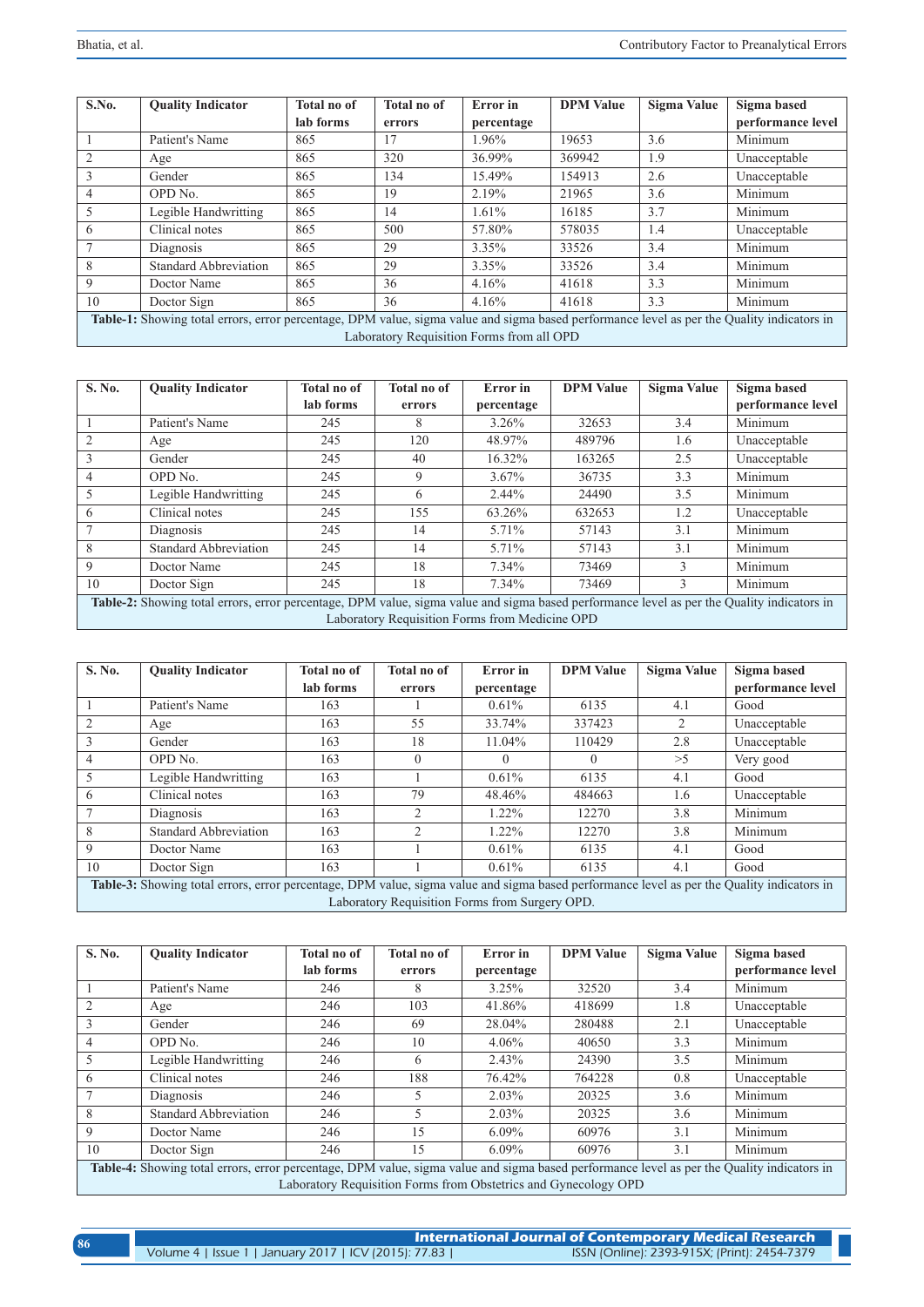| S. No.                                                                                                                                     | <b>Quality Indicator</b>     | <b>Total no of</b> | <b>Total no of</b> | Error in   | <b>DPM Value</b> | <b>Sigma Value</b> | Sigma based       |
|--------------------------------------------------------------------------------------------------------------------------------------------|------------------------------|--------------------|--------------------|------------|------------------|--------------------|-------------------|
|                                                                                                                                            |                              | lab forms          | errors             | percentage |                  |                    | performance level |
|                                                                                                                                            | Patient's Name               | 85                 |                    | $0.00\%$   | $\Omega$         | >5                 | Very good         |
|                                                                                                                                            | Age                          | 85                 | 13                 | 15.29%     | 152941           | 2.6                | Unacceptable      |
|                                                                                                                                            | Gender                       | 85                 |                    | $\theta$   | $\Omega$         | >5                 | Very good         |
|                                                                                                                                            | OPD No.                      | 85                 |                    | $\Omega$   | $\theta$         | >5                 | Very good         |
| 5                                                                                                                                          | Legible Handwritting         | 85                 |                    | 1.17%      | 11765            | 3.8                | Minimum           |
| $\sigma$                                                                                                                                   | Clinical notes               | 85                 | 33                 | 38.82%     | 388235           | 1.8                | Unacceptable      |
|                                                                                                                                            | Diagnosis                    | 85                 |                    | 8.23%      | 82353            | 2.9                | Unacceptable      |
| 8                                                                                                                                          | <b>Standard Abbreviation</b> | 85                 |                    | 8.23%      | 82353            | 2.9                | Unacceptable      |
| 9                                                                                                                                          | Doctor Name                  | 85                 |                    | 1.17%      | 11765            | 3.8                | Minimum           |
| 10                                                                                                                                         | Doctor Sign                  | 85                 |                    | 1.17%      | 11765            | 3.8                | Minimum           |
| Table-5: Showing total errors, error percentage, DPM value, sigma value and sigma based performance level as per the Quality indicators in |                              |                    |                    |            |                  |                    |                   |
| Laboratory Requisition Forms from Pediatrics OPD                                                                                           |                              |                    |                    |            |                  |                    |                   |

| S.No.                                                                                                                                                                                     | <b>Quality Indicator</b>     | <b>Total no of</b> | <b>Total no of</b> | Error in   | <b>DPM</b> Value | Sigma Value    | Sigma based       |  |
|-------------------------------------------------------------------------------------------------------------------------------------------------------------------------------------------|------------------------------|--------------------|--------------------|------------|------------------|----------------|-------------------|--|
|                                                                                                                                                                                           |                              | lab forms          | errors             | percentage |                  |                | performance level |  |
|                                                                                                                                                                                           | Patient's Name               | 126                | 0                  | $0.00\%$   | $\Omega$         | >5             | Very good         |  |
|                                                                                                                                                                                           | Age                          | 126                | 29                 | 23.01%     | 230159           | 2.3            | Minimum           |  |
| 3                                                                                                                                                                                         | Gender                       | 126                | 07                 | 5.55%      | 55556            | 3.1            | Minimum           |  |
| 4                                                                                                                                                                                         | OPD No.                      | 126                |                    | $0.00\%$   | $\Omega$         | >5             | Very good         |  |
| 5                                                                                                                                                                                         | Legible Handwritting         | 126                | 0                  | $0.00\%$   | $\theta$         | >5             | Very good         |  |
| 6                                                                                                                                                                                         | Clinical notes               | 126                | 45                 | 35.71%     | 357143           | 1.9            | Minimum           |  |
|                                                                                                                                                                                           | Diagnosis                    | 126                |                    | $0.79\%$   | 7937             | 4              | Good              |  |
| 8                                                                                                                                                                                         | <b>Standard Abbreviation</b> | 126                |                    | $0.79\%$   | 7937             | $\overline{4}$ | Good              |  |
| 9                                                                                                                                                                                         | Doctor Name                  | 126                |                    | $0.79\%$   | 7937             | 4              | Good              |  |
| 10                                                                                                                                                                                        | Doctor Sign                  | 126                |                    | $0.79\%$   | 7937             | 4              | Good              |  |
| Table-6: Showing total errors, error percentage, DPM value, sigma value and sigma based performance level as per the Quality indicators in<br>Laboratory Requisition Forms from Other OPD |                              |                    |                    |            |                  |                |                   |  |
|                                                                                                                                                                                           |                              |                    |                    |            |                  |                |                   |  |



**Figure-1:** Graphical presentation of total errors as per the Quality indicators in Laboratory Requisition Forms from all OPD



**Figure-2:** Graphical presentation of total errors as per the Quality indicators in Laboratory Requisition Forms from Medicine OPD

correctly is important because for many biochemical parameters the normal range changes with the age of the patient. Our results



**Figure-3:** Graphical presentation of total errors as per the Quality indicators in Laboratory Requisition Forms from Surgery OPD



**Figure-4:** Graphical presentation of total errors as per the Quality indicators in Laboratory Requisition Forms from Obstetrics and Gynecology OPD

were consistent with the study carried by Oyedeji et al.<sup>17</sup> Total error related to gender in our study was 15.49 % with maximum error from the Obstetrics and Gynecology OPD which shows that it is assumed that the requisition forms from Obstetrics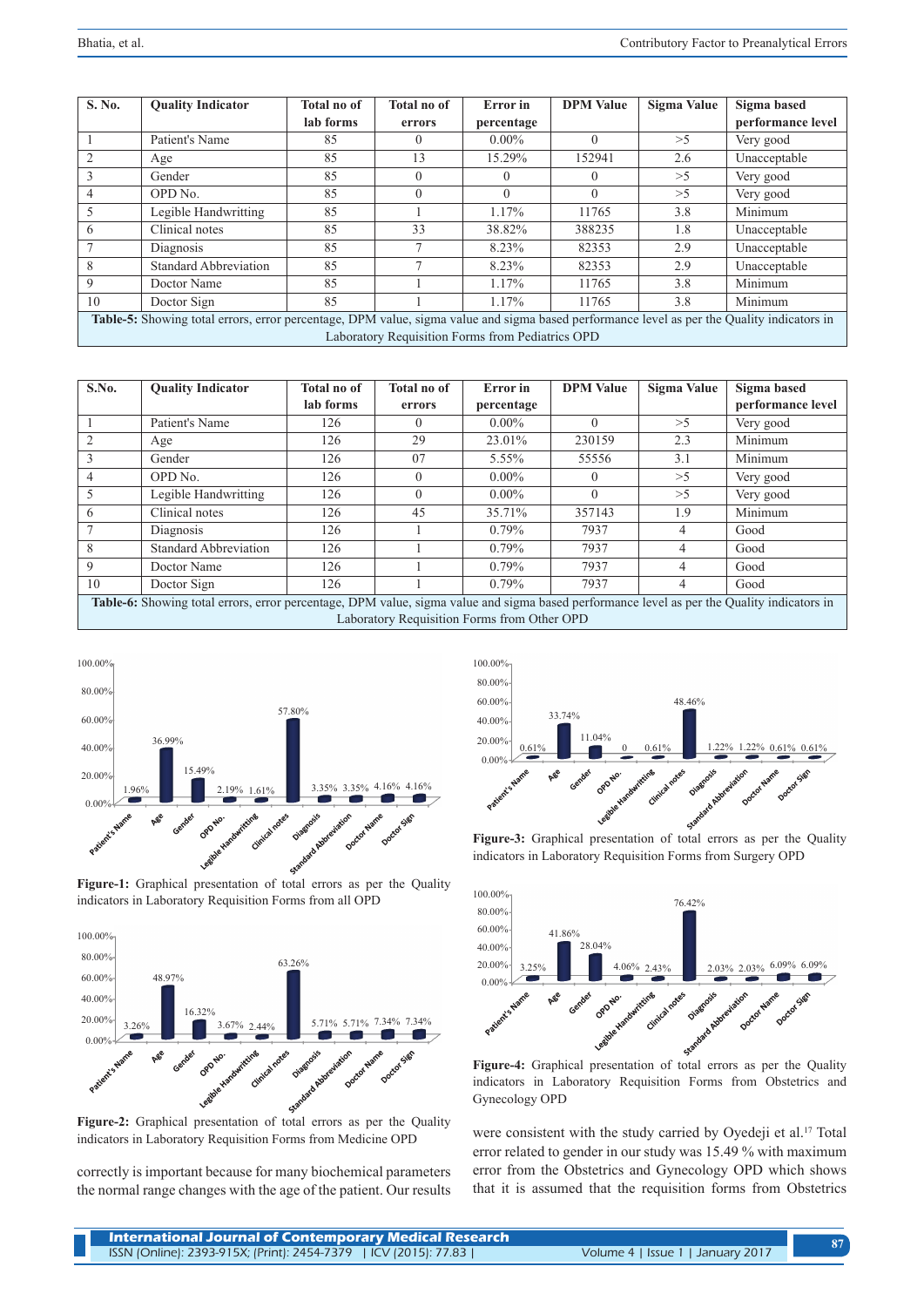

**Figure-5:** Graphical presentation of total errors as per the Quality indicators in Laboratory Requisition Forms from Pediatrics OPD



**Figure-6:** Graphical presentation of total errors as per the Quality indicators in Laboratory Requisition Forms from Other OPD

and Gynecology OPD will be from females. Minimum error of gender was seen from the pediatrics OPD requisition forms. Interestingly in our study the least common error was legible handwriting which accounted to only 1.61 % only. Our results related to legible handwriting were consistent with Adegoke O A et al<sup>8</sup> study which showed error of 2.7 %. The reduced percentage of error in our study was also comparable to the study conducted by Chawla et al<sup>18</sup> which showed the percentage error of 0.1 % only. This shows in spite of busy schedules of doctors the handwriting of doctors was clear and legible. In our study the errors related to Patients name and OPD No were 1.96 % and 5.20 % respectively. Our results were consistent with the study carried by Gyawali et al<sup>19</sup> which showed error in writing name of patient to be around 0.142 %. This information becomes important if two patients have similar names. The error related to not writing the standard abbreviations in our study was 3.35 %. This is important aspect of filling the laboratory form as non standard abbreviations are difficult to decipher both by laboratory physician and laboratory paramedic staff. This wastes lot of time especially if the results are highly abnormal. With the introduction of rubber stamp the error related to doctors name and signature have come down. In our study these errors were 4.16 % both for doctors name and signature. Our study is consistent with the study carried by Adegoke  $O$  A et al<sup>8</sup> which shows that in only 4.3 % cases doctors name was not written on the requisition form as compared to the study by Khoury et  $al<sup>20</sup>$ which showed that doctors name cannot be identified in 17 % of the cases. Providing doctors name on the requisition forms helps the laboratory physician to contact the clinician in case of requirements like informing the critical reports immediately, discussion related to some medical aspects so that the treatment can be started at the earliest and patient is benefitted. This makes the communication between the laboratory physician and clinician much more closer.

# **CONCLUSION**

Performance in the Pre-analytical phase can be quantified by using Quality indicators irrespective of whether they are expressed as percentage error, DPM value, Sigma value or Sigma based performance level. Our study shows there is need to understand the importance of filling the laboratory requisition form. This can be achieved by proper sensitization of all personnel dealing with the laboratory requisition forms through repeated education with special focus on all Quality indicators and their importance so that the pre-analytical errors as a result of incomplete filling of laboratory forms can be reduced to minimum. Besides this laboratory should be firm in their sample rejection criteria's. Thus working on both these areas will help the laboratories to improve their services.

### **REFERENCES**

- 1. Plebani M. Towards quality specifications in extraanalytical phases of laboratory activity (Editorial). Clin Chem Lab Med. 2004;42:576-577.
- 2. Plebani M. Errors in clinical laboratories or errors in laboratory medicine? Clin Chem Lab Med. 2006;44:750-9.
- 3. Plebani M. Quality Indicators to Detect Pre-Analytical Errors in Laboratory Testing. Clin Biochem Rev. 2012;33:85-88.
- 4. Plebani M, Carraro P. Mistakes in a stat laboratory:types and frequency. Clin Chem. 1997;43:1348-1351.
- 5. Laposata M, Dighe A. "Pre-pre" and "Post-post" analytical error:high-incidence patient safety hazards involving the clinical laboratory.Clin Chem Lab Med. 2007;45:712-719.
- 6. Burnett L, Chesher D, Mudaliar Y. Improving the quality of information on pathology request forms. Ann Clin Biochem. 2004;41:53-56.
- 7. Onyiaorah I V, Ukah OC, CD A Daniel, ACO Maxy, CAO Ikewelugo. Effect of remedial measures on inadequacies in the completion of laboratory requisition forms by clinicians. Clinical Audit. 2012;4:9-14.
- 8. Adegoke O A, Idowu A A,Jeje O A. Incomplete laboratory request forms as a contributory factor to preanalytical errors in a Nigerian teaching hospital. Afr.J. Biochem. Res. 2011;5:82-85.
- 9. Sciacovelli L, Plebani M. The IFCC working group on laboratory errors and patient safety. Clin Chim Acta. 2009;404:79-85.
- 10. Plebani M, Sciacovelli L, Lippi G. Quality indicators for laboratory diagnostics: consensus is needed. Ann Clin Biochem. 2011;48:479.
- 11. Sciacovelli L, O'Kane M, Skaik YA, Caciaqli P,Pelleqrini C,Da Rin G et al. Quality indicators in laboratory medicine: from theory to practice. Preliminary data from the IFCC Working Group Project "Laboratory Errors and Patient Safety". Clin Chem Lab Med. 2011;49:835-844.
- 12. Scrivener R,Morrell C,Baker R,Redsell S,Shaw E,Stevenson K, et al. Principles for best practice in clinical audit.Int J Qual Health Care. 2002;15:87-97.
- 13. Erasmus RT,Zemlin AE.Clinical audit in the laboratory.J Clin Pathol. 2009;62:593-7.
- 14. Karunanandham S, Rajappa T, Jesudoss S, N Naveethalakshmi. A study of adequacy of completion of clinical biochemistry laboratory request forms. 2015;3:1378-1382.
- 15. Nutt L, Zemlin AE, Erasmus RT. Incomplete laboratory request forms: the extent and impact on critical results at a tertiary hospital in South Africa. Ann Clin Biochem. 2008;45:463-466.